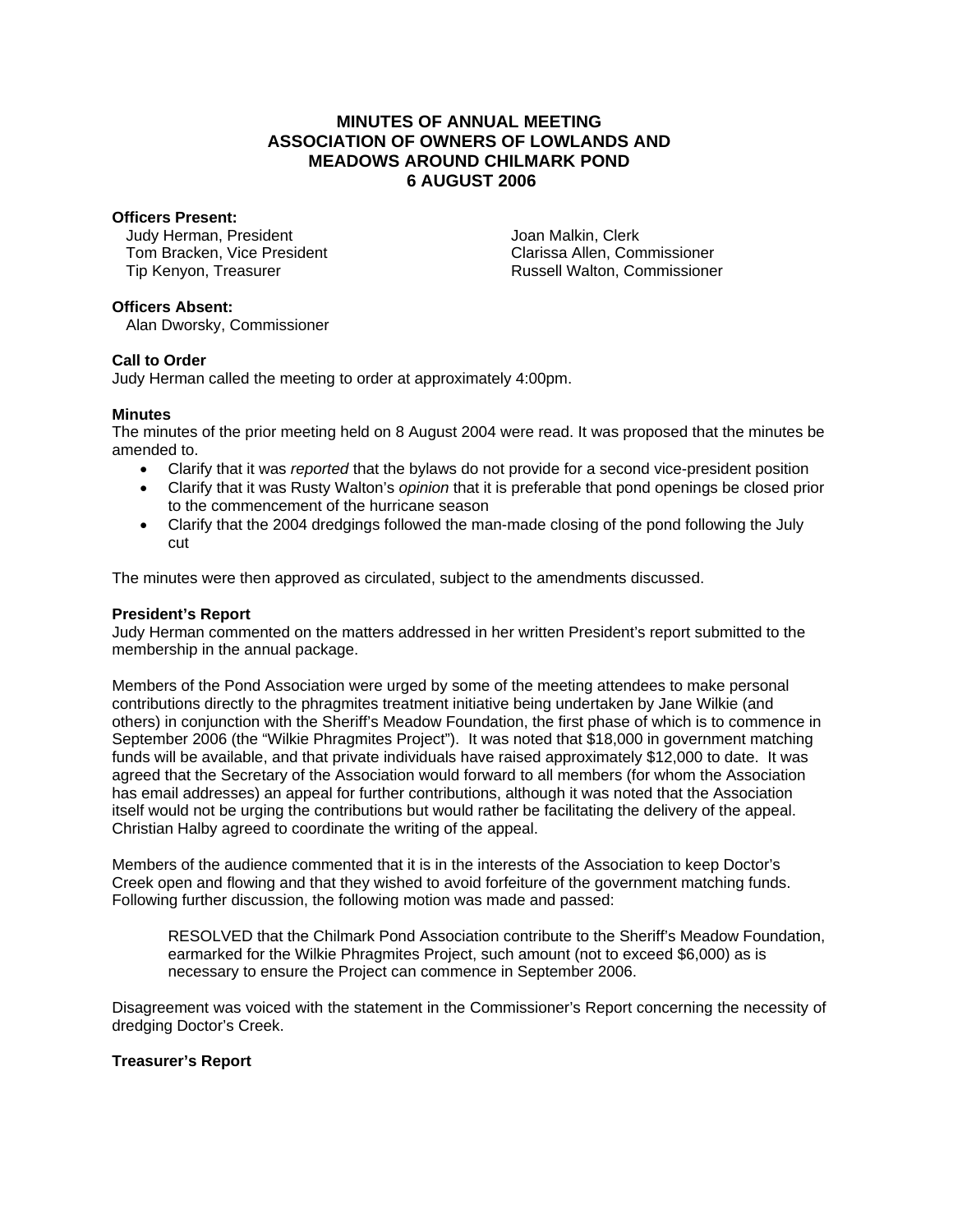Queries were directed at the nature of the 'Dune Maintenance' expenses, which were clarified as for snow fencing and hay bales (work done in 2004, but not billed until after the 2005 meeting) . The Treasurer's Report was then approved as circulated.

#### **Nomination of Officers**

Sue Miller, on behalf of the Nominating Committee (including Norm Asher and Sue Schaeffer0, presented a slate of candidates for officers for 2005-6.

Tom Bracken, President Liz Lewenbery, Vice- President Tip Kenyon, Treasurer Joan Malkin, Clerk Russell Walton, Commissioner Clarissa Allen, Commissioner Alan Dworsky, Commissioner

It was noted that an additional officer position (ie Assistant Treasurer) would be advantageous, enabling a smooth transition from Tip Kenyon to the Assistant Treasurer over the course of the next year, as Tip intends to retire from his position as Treasurer.

The following motion was made and passed:

RESOLVED to create the officer position of Assistant Treasurer.

Nominations for the new position were taken from the floor. Steve Lewenberg agreed to accept nomination for the office.

The floor was opened for additional nominations; none was made. The nominations were accepted and the nominated officers were elected with effect from the close of the meeting.

#### **Commissioner's Report**

Clarissa Allen reported on the pond openings during the last year, namely:

- <sup>1</sup> 15 November 2205
- <sup>12</sup> December 2005
- **14 march 2006**
- **26 May 2006**
- **11 July 2006.**

Clarissa noted that forces impacting the Pond are many and complex, eg shallowness and warmth, dune migration, increasing nitrogen loading, algae blooms. She also noted a personal objection to the use of 'Rodeo' to treat invasive species, though she admitted treatment of invasive species is a complicated issue.

Rusty noted that the Commissioners are examining the possibility of joining with other pond associations to share the expense of dredging equipment which might enable more efficient sand redistribution activities.

In response to a question, Rusty noted that the following are amongst the indicators used to assess when the pond water level is high enough to ensure a thorough flushing:

- encroachment of pond water at the east end of the Abel Hill parking lot
- encroachment of pond water in the salt marsh at Hancock Beach
- residue markings on vegetation at the head of Wade's Cove
- marking stake indicating water level above mean low tide (at the dock at the head of Wade's Cove)

It was also noted that the timing of any dredging is, of course, subject to the contractor's availability and can result in several days' delay.